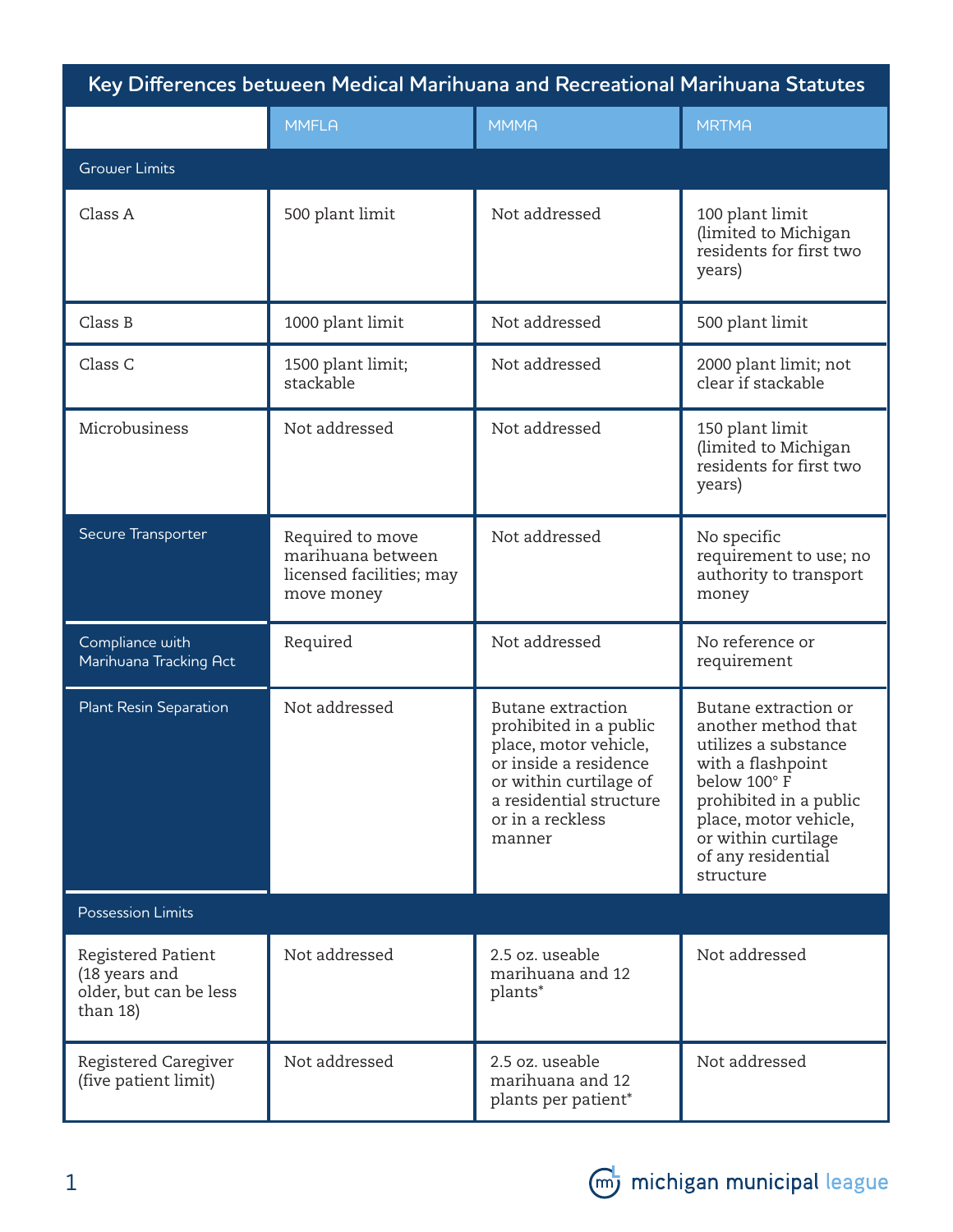| Key Differences between Medical Marihuana and Recreational Marihuana Statutes |                                                                             |                                                                                                |                                                                                                                                                                                                                                              |  |  |  |
|-------------------------------------------------------------------------------|-----------------------------------------------------------------------------|------------------------------------------------------------------------------------------------|----------------------------------------------------------------------------------------------------------------------------------------------------------------------------------------------------------------------------------------------|--|--|--|
|                                                                               | <b>MMFLA</b>                                                                | <b>MMMA</b>                                                                                    | <b>MRTMA</b>                                                                                                                                                                                                                                 |  |  |  |
| <b>Possession Limits</b>                                                      |                                                                             |                                                                                                |                                                                                                                                                                                                                                              |  |  |  |
| Other Persons<br>(21 years and older<br>under MRTMA)                          | Not addressed                                                               | Not permitted                                                                                  | (a) 2.5 oz. of<br>marihuana, of which<br>not more than<br>15 grams may be<br>concentrate;<br>(b) 10 oz. secured<br>within one's<br>residence;<br>(c) any amount<br>produced by plants<br>cultivated on the<br>premises; and<br>(d) 12 plants |  |  |  |
| <b>Inconsistent Terms</b>                                                     |                                                                             |                                                                                                |                                                                                                                                                                                                                                              |  |  |  |
| Licensed marihuana<br>businesses                                              | marihuana facility                                                          | Not addressed                                                                                  | marihuana<br>establishment                                                                                                                                                                                                                   |  |  |  |
| Equipment to grow,<br>process or use<br>marihuana                             | paraphernalia                                                               | Not addressed                                                                                  | marihuana<br>accessories                                                                                                                                                                                                                     |  |  |  |
| <b>Business that sells</b><br>marihuana                                       | provisioning center                                                         | Not addressed                                                                                  | marihuana retailer                                                                                                                                                                                                                           |  |  |  |
| Certain parts of<br>marihuana plant                                           | Usable marihuana and usable<br>marihuana equivalencies                      |                                                                                                | Term not used                                                                                                                                                                                                                                |  |  |  |
| Marihuana-infused<br>products                                                 | Excludes products consumed<br>by smoking; exempts products from<br>food law |                                                                                                | Does not exclude<br>products consumed<br>by smoking or provide<br>food law exemption                                                                                                                                                         |  |  |  |
| Enclosed, locked<br>facility                                                  | Not addressed                                                               | Specifically defined to<br>address a structure,<br>an outdoor grow area,<br>and motor vehicles | Container or area<br>within a person's<br>residence equipped<br>with locks or other<br>functioning security<br>device that restricts<br>access to the area or<br>container's contents                                                        |  |  |  |
| Limitations on scope<br>of local regulation                                   | Purity, pricing or<br>conflict with MMFLA<br>or LARA rules                  | Not addressed                                                                                  | "Unreasonably<br>Impracticable" or<br>conflict with MRTMA<br>or LARA rules                                                                                                                                                                   |  |  |  |